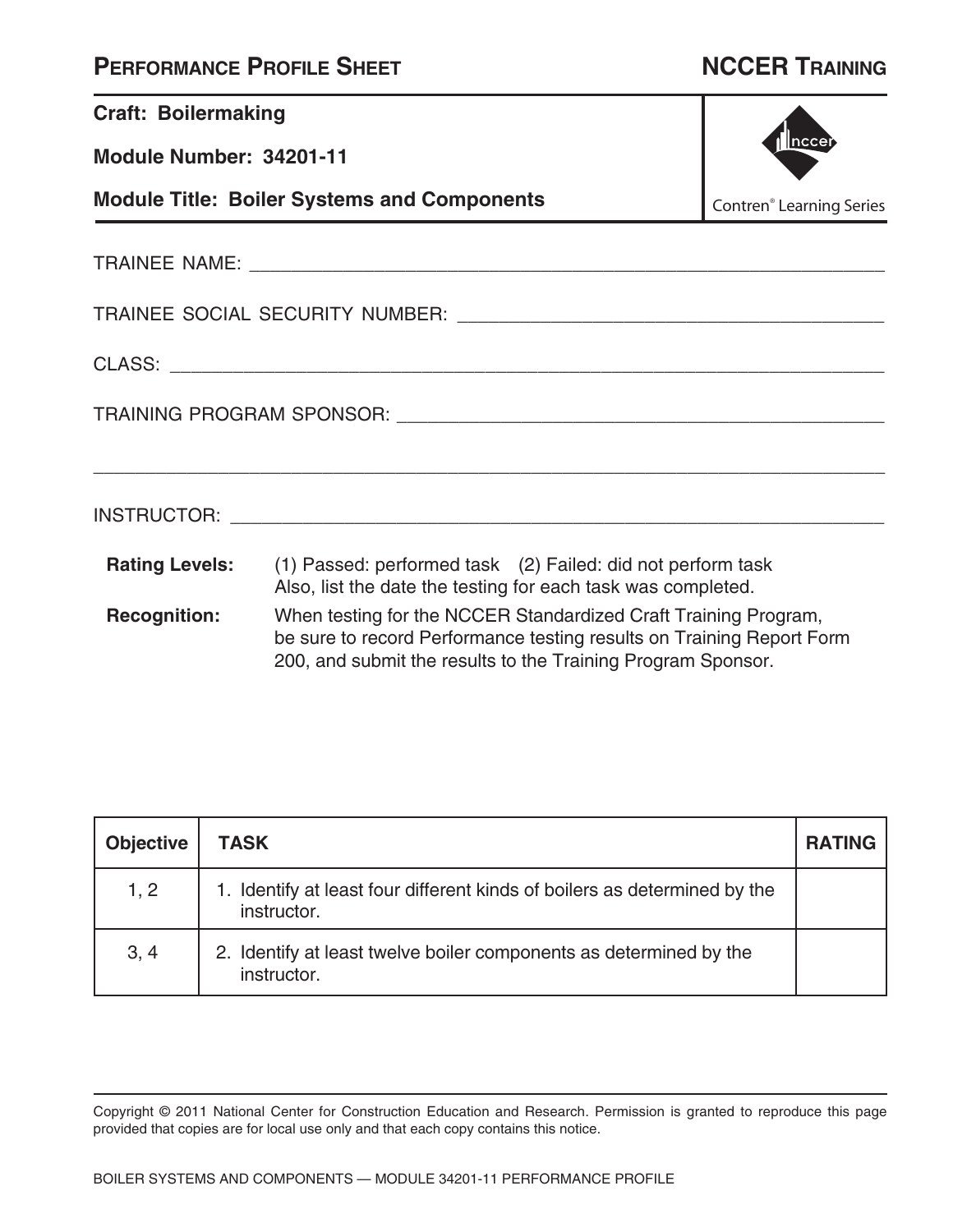# **Craft: Boilermaking**

**Module Number: 34202-11**

**Module Title: Identifying and Installing Valves**



Contren® Learning Series

TRAINEE NAME: \_\_\_\_\_\_\_\_\_\_\_\_\_\_\_\_\_\_\_\_\_\_\_\_\_\_\_\_\_\_\_\_\_\_\_\_\_\_\_\_\_\_\_\_\_\_\_\_\_\_\_\_\_\_\_\_\_\_\_\_\_ TRAINEE SOCIAL SECURITY NUMBER: \_\_\_\_\_\_\_\_\_\_\_\_\_\_\_\_\_\_\_\_\_\_\_\_\_\_\_\_\_\_\_\_\_\_\_\_\_\_\_\_\_ CLASS: \_\_\_\_\_\_\_\_\_\_\_\_\_\_\_\_\_\_\_\_\_\_\_\_\_\_\_\_\_\_\_\_\_\_\_\_\_\_\_\_\_\_\_\_\_\_\_\_\_\_\_\_\_\_\_\_\_\_\_\_\_\_\_\_\_\_\_\_ TRAINING PROGRAM SPONSOR: \_\_\_\_\_\_\_\_\_\_\_\_\_\_\_\_\_\_\_\_\_\_\_\_\_\_\_\_\_\_\_\_\_\_\_\_\_\_\_\_\_\_\_\_\_\_\_

\_\_\_\_\_\_\_\_\_\_\_\_\_\_\_\_\_\_\_\_\_\_\_\_\_\_\_\_\_\_\_\_\_\_\_\_\_\_\_\_\_\_\_\_\_\_\_\_\_\_\_\_\_\_\_\_\_\_\_\_\_\_\_\_\_\_\_\_\_\_\_\_\_\_\_\_

INSTRUCTOR: \_\_\_\_\_\_\_\_\_\_\_\_\_\_\_\_\_\_\_\_\_\_\_\_\_\_\_\_\_\_\_\_\_\_\_\_\_\_\_\_\_\_\_\_\_\_\_\_\_\_\_\_\_\_\_\_\_\_\_\_\_\_\_

**Rating Levels:** (1) Passed: performed task (2) Failed: did not perform task Also, list the date the testing for each task was completed.

**Recognition:** When testing for the NCCER Standardized Craft Training Program, be sure to record Performance testing results on Training Report Form 200, and submit the results to the Training Program Sponsor.

| <b>Objective</b> | <b>TASK</b>                                           | <b>RATING</b> |
|------------------|-------------------------------------------------------|---------------|
|                  | 1. Identify types of valves that start and stop flow. |               |
| 2                | 2. Identify types of valves that regulate flow.       |               |
| 3                | 3. Identify valves that relieve pressure.             |               |

continued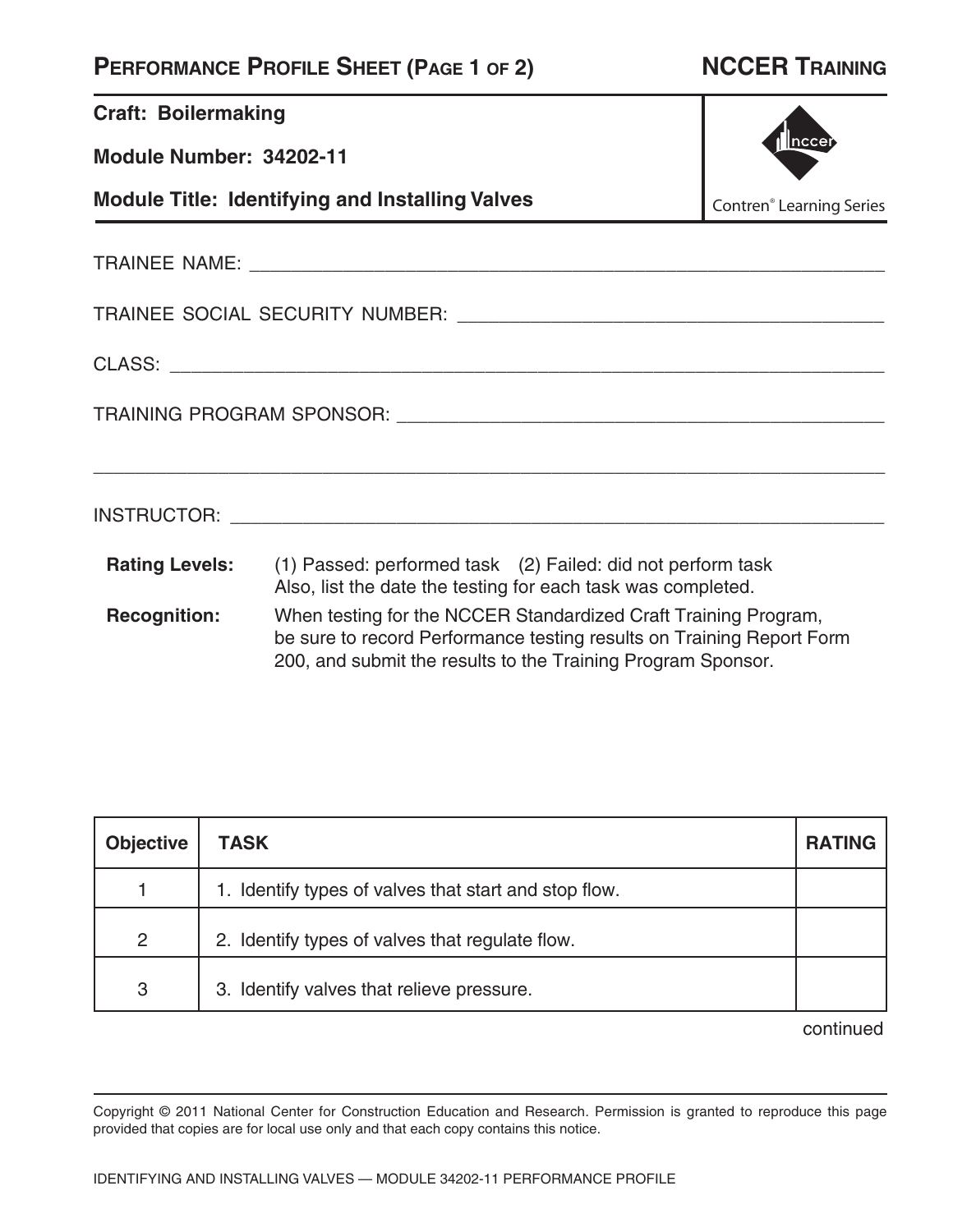**Craft: Boilermaking**

**Module Number: 34202-11**

**Module Title: Identifying and Installing Valves**



Contren® Learning Series

| <b>Objective</b> | <b>TASK</b>                                                                      | <b>RATING</b> |
|------------------|----------------------------------------------------------------------------------|---------------|
| $\overline{4}$   | 4. Identify valves that regulate the direction of flow.                          |               |
| 5                | 5. Identify valve actuators.                                                     |               |
| 8                | 6. Given a select number of valves, match the valve to its given<br>application. |               |
| 9                | 7. Interpret valve markings and nameplate information.                           |               |

Copyright © 2011 National Center for Construction Education and Research. Permission is granted to reproduce this page provided that copies are for local use only and that each copy contains this notice.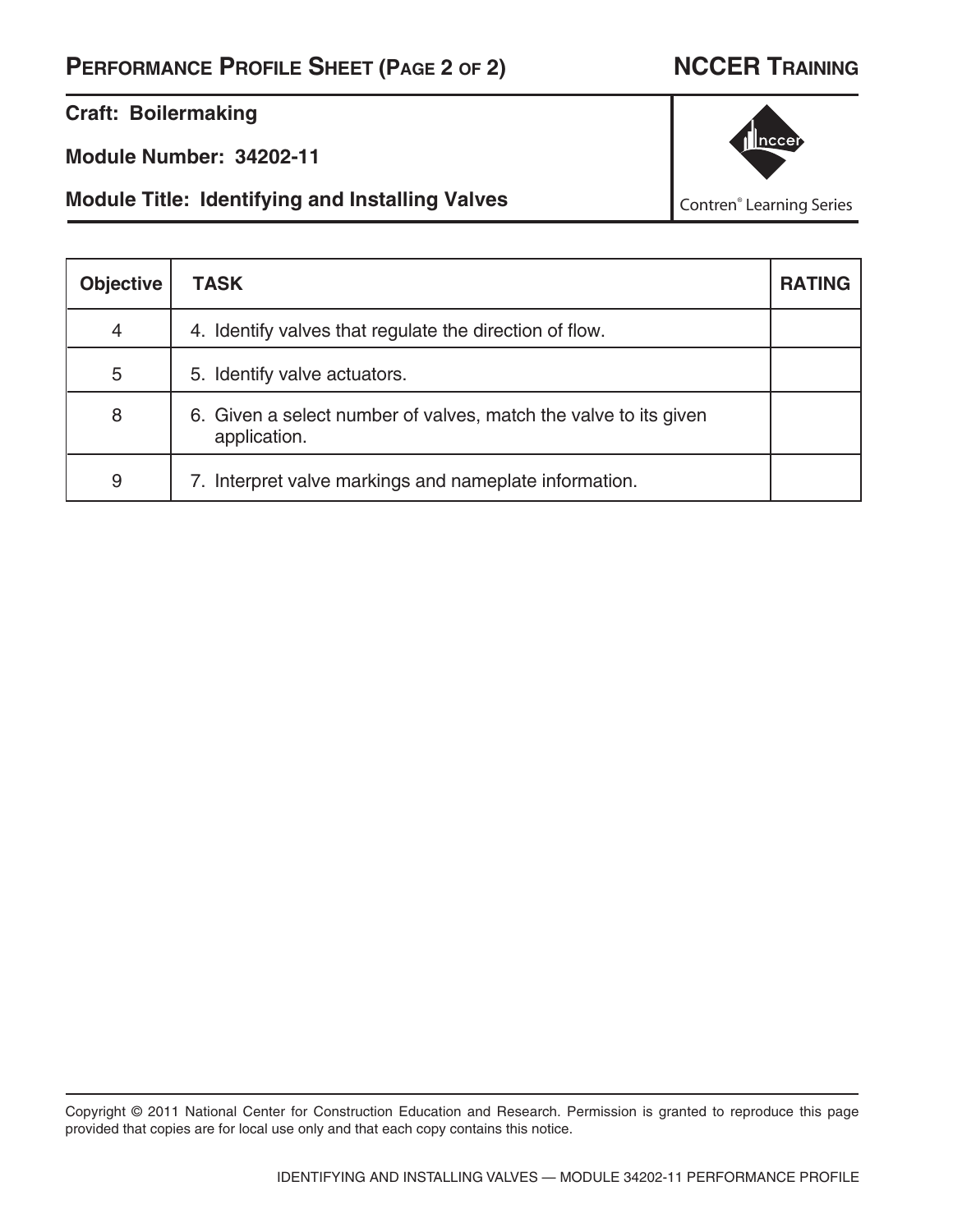| <b>Craft: Boilermaking</b>                                                                   |                                                                                                                                                                                                          |  |  |  |
|----------------------------------------------------------------------------------------------|----------------------------------------------------------------------------------------------------------------------------------------------------------------------------------------------------------|--|--|--|
| Module Number: 34203-11                                                                      | nccer                                                                                                                                                                                                    |  |  |  |
| <b>Module Title: Pipe Hangers and Supports</b><br><b>Contren<sup>®</sup></b> Learning Series |                                                                                                                                                                                                          |  |  |  |
|                                                                                              |                                                                                                                                                                                                          |  |  |  |
|                                                                                              |                                                                                                                                                                                                          |  |  |  |
|                                                                                              |                                                                                                                                                                                                          |  |  |  |
|                                                                                              |                                                                                                                                                                                                          |  |  |  |
|                                                                                              | ,我们也不能在这里的时候,我们也不能在这里的时候,我们也不能在这里的时候,我们也不能会不能在这里的时候,我们也不能会不能会不能会不能会不能会不能会不能会不能会不                                                                                                                         |  |  |  |
|                                                                                              | <b>Rating Levels:</b> (1) Passed: performed task (2) Failed: did not perform task<br>Also, list the date the testing for each task was completed.                                                        |  |  |  |
| <b>Recognition:</b>                                                                          | When testing for the NCCER Standardized Craft Training Program,<br>be sure to record Performance testing results on Training Report Form<br>200, and submit the results to the Training Program Sponsor. |  |  |  |

| <b>Objective</b> | TASK                                                   | <b>RATING</b> |
|------------------|--------------------------------------------------------|---------------|
|                  | 1. Identify types of pipe hangers and supports.        |               |
| $\overline{4}$   | 2. Identify types of connecting units and attachments. |               |
|                  | 3. Identify types of pipe support.                     |               |
| 2                | 4. Read and interpret support drawings and symbols.    |               |

continued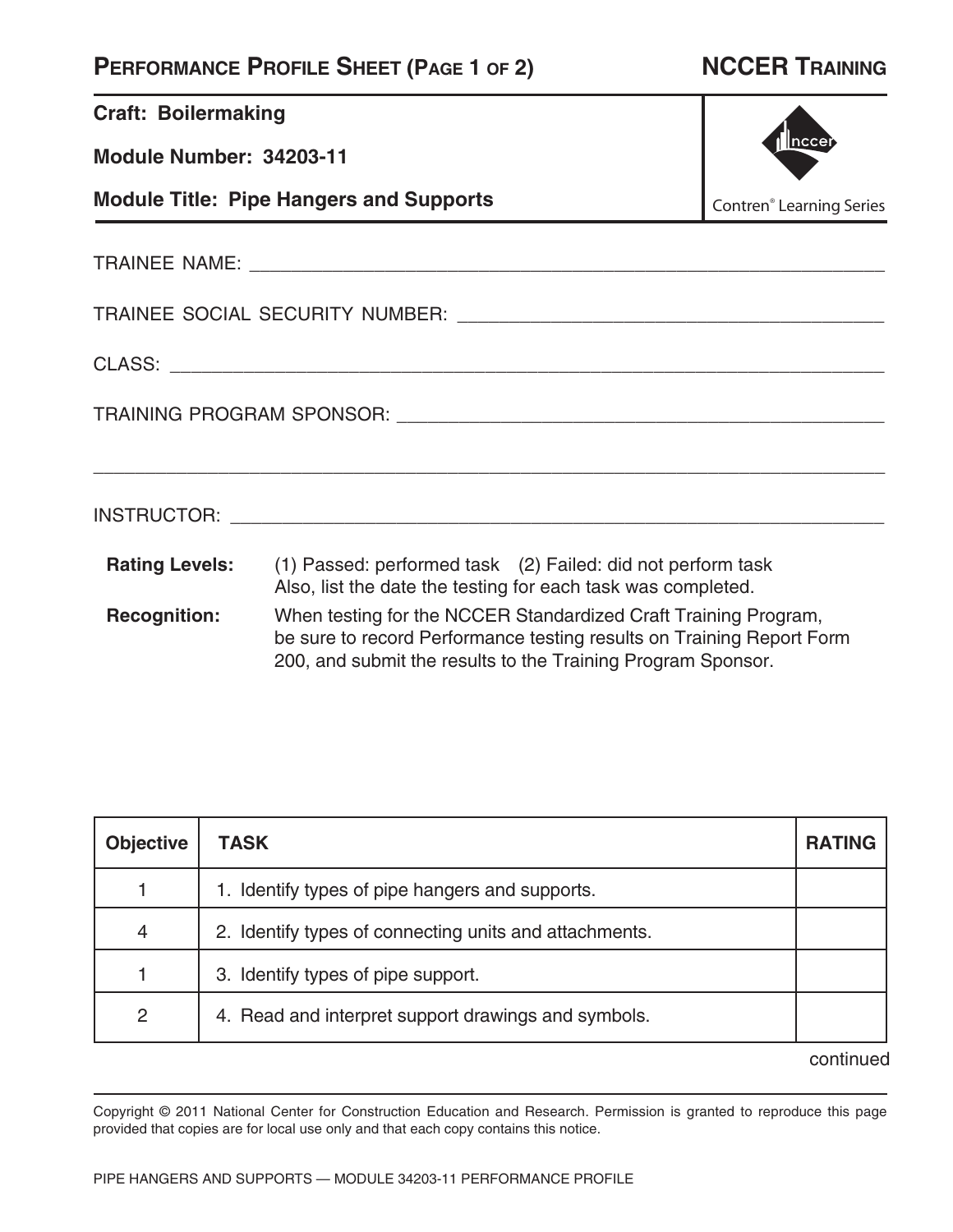# **Craft: Boilermaking**

**Module Number: 34203-11**

**Module Title: Pipe Hangers and Supports**



Contren® Learning Series

| <b>Objective</b> | TASK                                                                                                        | <b>RATING</b> |
|------------------|-------------------------------------------------------------------------------------------------------------|---------------|
| 4                | 5. Install nonexpanding concrete fasteners.                                                                 |               |
| $\overline{4}$   | 6. Install expanding concrete fasteners.                                                                    |               |
| 5                | 7. Lay out and mark the cut lines required to fabricate a one-piece<br>45-degree angle iron bracket.        |               |
| 5                | 8. Lay out and mark the cut lines required to fabricate a one-piece<br>30- by 60-degree angle iron bracket. |               |
| 6, 7             | 9. Identify spring can support types.                                                                       |               |
| 9                | 10. Read and interpret spring can support detail sheets.                                                    |               |
| 9                | 11. Install spring can supports.                                                                            |               |
| 10               | 12. Adjust and remove the travel stops from a spring can support.                                           |               |

Copyright © 2011 National Center for Construction Education and Research. Permission is granted to reproduce this page provided that copies are for local use only and that each copy contains this notice.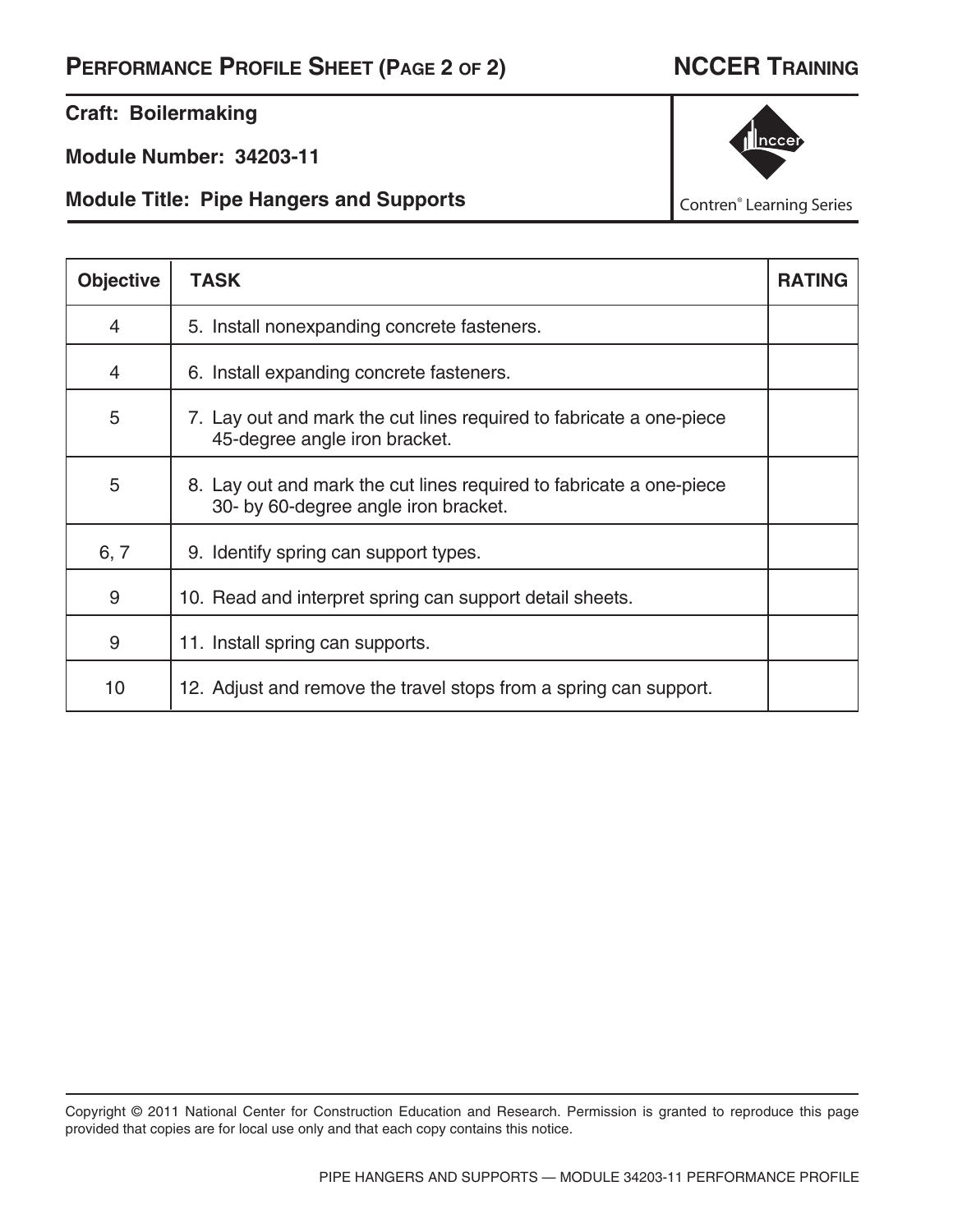| <b>Craft: Boilermaking</b>                                                                                                                                                                                                      |                                                                                                                                            |                                            |  |  |
|---------------------------------------------------------------------------------------------------------------------------------------------------------------------------------------------------------------------------------|--------------------------------------------------------------------------------------------------------------------------------------------|--------------------------------------------|--|--|
| Inccer<br>Module Number: 34204-11                                                                                                                                                                                               |                                                                                                                                            |                                            |  |  |
|                                                                                                                                                                                                                                 | <b>Module Title: Drawings and Detail Sheets</b>                                                                                            | <b>Contren<sup>®</sup></b> Learning Series |  |  |
|                                                                                                                                                                                                                                 |                                                                                                                                            |                                            |  |  |
|                                                                                                                                                                                                                                 |                                                                                                                                            |                                            |  |  |
|                                                                                                                                                                                                                                 |                                                                                                                                            |                                            |  |  |
|                                                                                                                                                                                                                                 |                                                                                                                                            |                                            |  |  |
|                                                                                                                                                                                                                                 |                                                                                                                                            |                                            |  |  |
|                                                                                                                                                                                                                                 | Rating Levels: (1) Passed: performed task (2) Failed: did not perform task<br>Also, list the date the testing for each task was completed. |                                            |  |  |
| <b>Recognition:</b><br>When testing for the NCCER Standardized Craft Training Program,<br>be sure to record Performance testing results on Training Report Form<br>200, and submit the results to the Training Program Sponsor. |                                                                                                                                            |                                            |  |  |

| <b>Objective</b> | <b>TASK</b>                     | <b>RATING</b> |
|------------------|---------------------------------|---------------|
|                  | 1. Identify parts of a drawing: |               |
|                  | • Title block                   |               |
|                  | • Scales and measurements       |               |
|                  | • Symbols and abbreviations     |               |
|                  | <b>Notes</b><br>$\bullet$       |               |
|                  |                                 | continued     |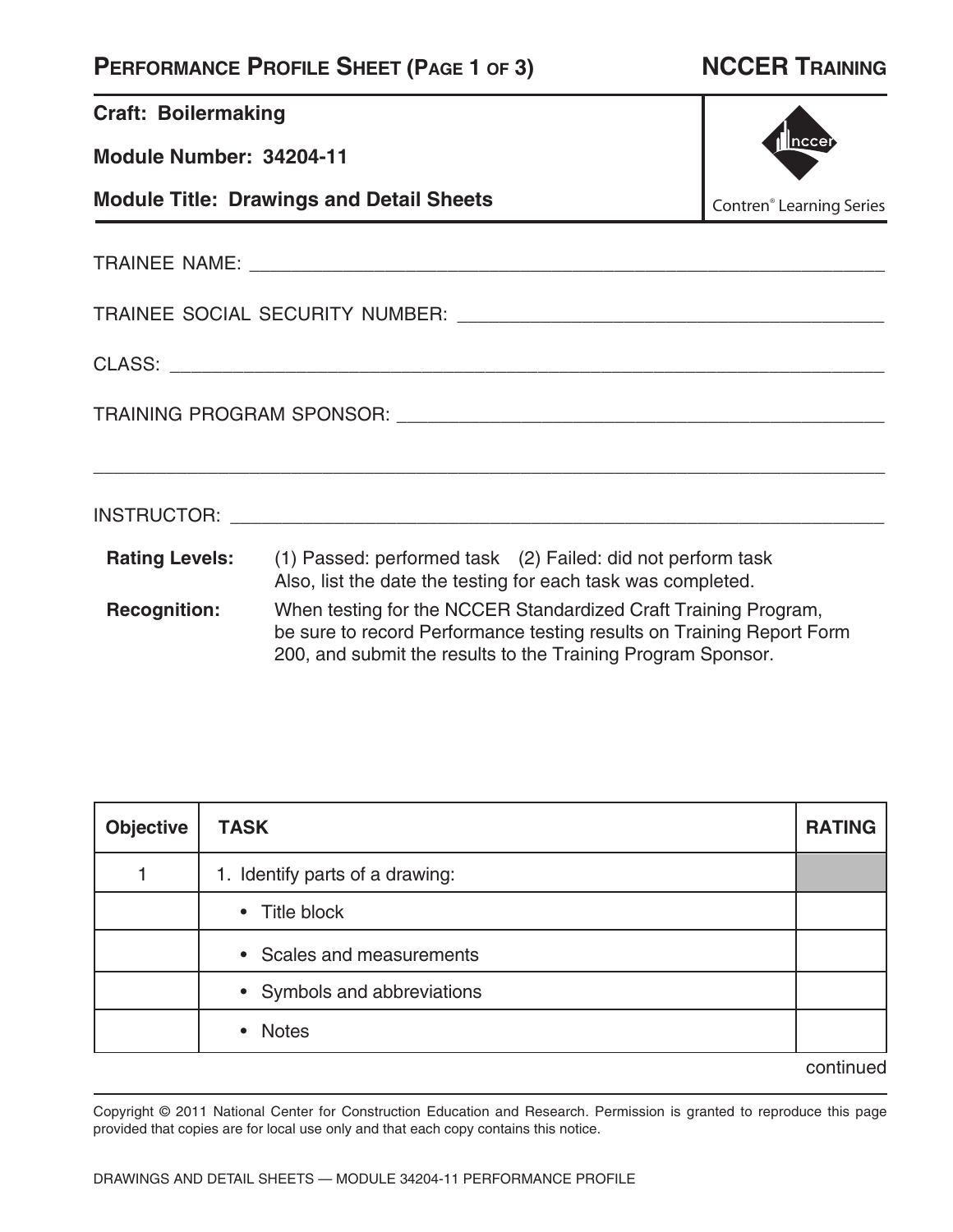**Craft: Boilermaking**

**Module Number: 34204-11**

**Module Title: Drawings and Detail Sheets**

| 1 nccer |
|---------|
|         |

Contren® Learning Series

| <b>Objective</b> | <b>TASK</b>                                          | <b>RATING</b> |
|------------------|------------------------------------------------------|---------------|
|                  | <b>Revision blocks</b><br>$\bullet$                  |               |
|                  | Coordinates<br>$\bullet$                             |               |
| $\overline{4}$   | 2. Interpret the following:                          |               |
|                  | Drawing indexes<br>$\bullet$                         |               |
|                  | Line lists<br>$\bullet$                              |               |
| $\overline{2}$   | 3. Identify the following types of drawings:         |               |
|                  | Plot plans<br>$\bullet$                              |               |
|                  | Structural drawings<br>$\bullet$                     |               |
|                  | <b>Elevation drawings</b><br>$\bullet$               |               |
|                  | Equipment arrangement drawings<br>$\bullet$          |               |
|                  | P&ID <sub>s</sub><br>$\bullet$                       |               |
|                  | Isometric drawings<br>$\bullet$                      |               |
|                  | Spool drawings<br>$\bullet$                          |               |
|                  | Pipe support drawings and detail sheets<br>$\bullet$ |               |
|                  | Orthographic drawings<br>$\bullet$                   |               |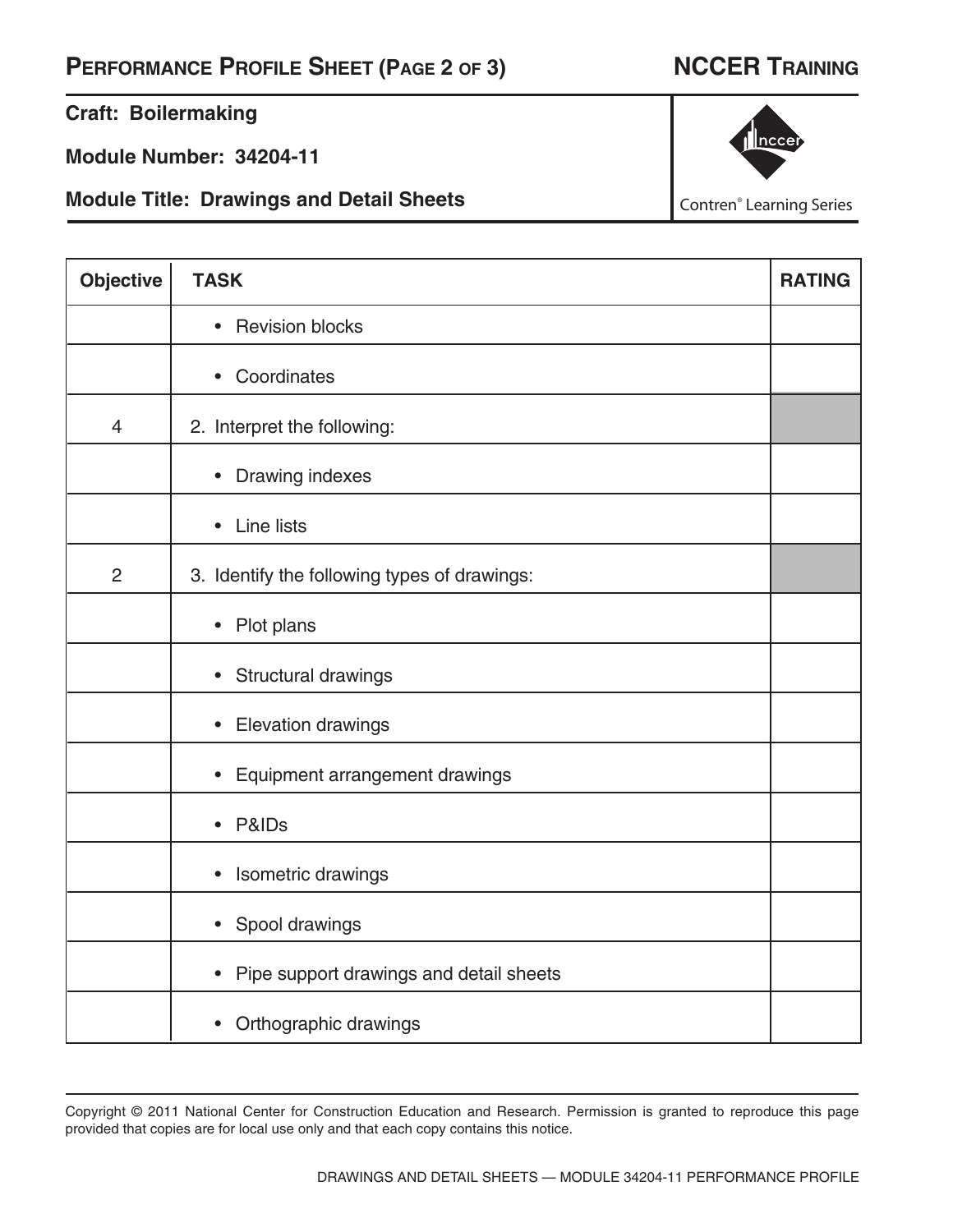### **Craft: Boilermaking**

**Module Number: 34204-11**

**Module Title: Drawings and Detail Sheets**

3 4. Make field sketches:

• Orthographic

• Isometric

|  | continued |
|--|-----------|
|  |           |

Copyright © 2011 National Center for Construction Education and Research. Permission is granted to reproduce this page provided that copies are for local use only and that each copy contains this notice.

**Objective TASK RATING** 



Contren® Learning Series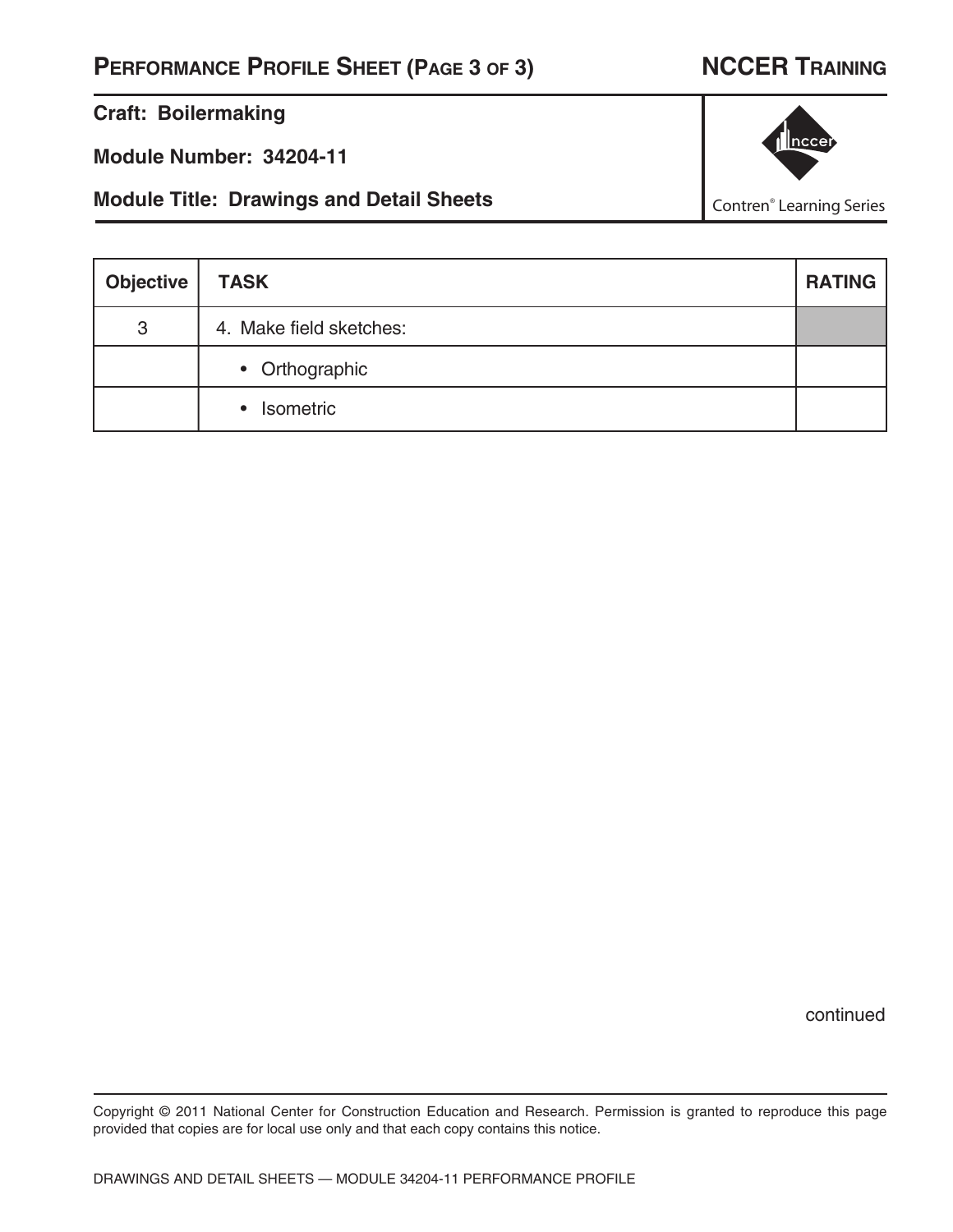|  | <b>PERFORMANCE PROFILE SHEET</b> |
|--|----------------------------------|
|--|----------------------------------|

# **NCCER TRAINING**

| <b>Craft: Boilermaking</b>                 |                                                                                                                                                                                                          |  |
|--------------------------------------------|----------------------------------------------------------------------------------------------------------------------------------------------------------------------------------------------------------|--|
| Module Number: 34205-11                    | nccer                                                                                                                                                                                                    |  |
| <b>Module Title: Fasteners and Anchors</b> | <b>Contren<sup>®</sup></b> Learning Series                                                                                                                                                               |  |
|                                            |                                                                                                                                                                                                          |  |
|                                            |                                                                                                                                                                                                          |  |
|                                            |                                                                                                                                                                                                          |  |
|                                            |                                                                                                                                                                                                          |  |
|                                            |                                                                                                                                                                                                          |  |
|                                            | <b>Rating Levels:</b> (1) Passed: performed task (2) Failed: did not perform task<br>Also, list the date the testing for each task was completed.                                                        |  |
| <b>Recognition:</b>                        | When testing for the NCCER Standardized Craft Training Program,<br>be sure to record Performance testing results on Training Report Form<br>200, and submit the results to the Training Program Sponsor. |  |

| <b>Objective</b> | <b>TASK</b>                             | <b>RATING</b> |
|------------------|-----------------------------------------|---------------|
| 5                | 1. Install selected threaded fasteners. |               |
| 5                | 2. Install selected screws.             |               |
| 5                | 3. Install selected anchors.            |               |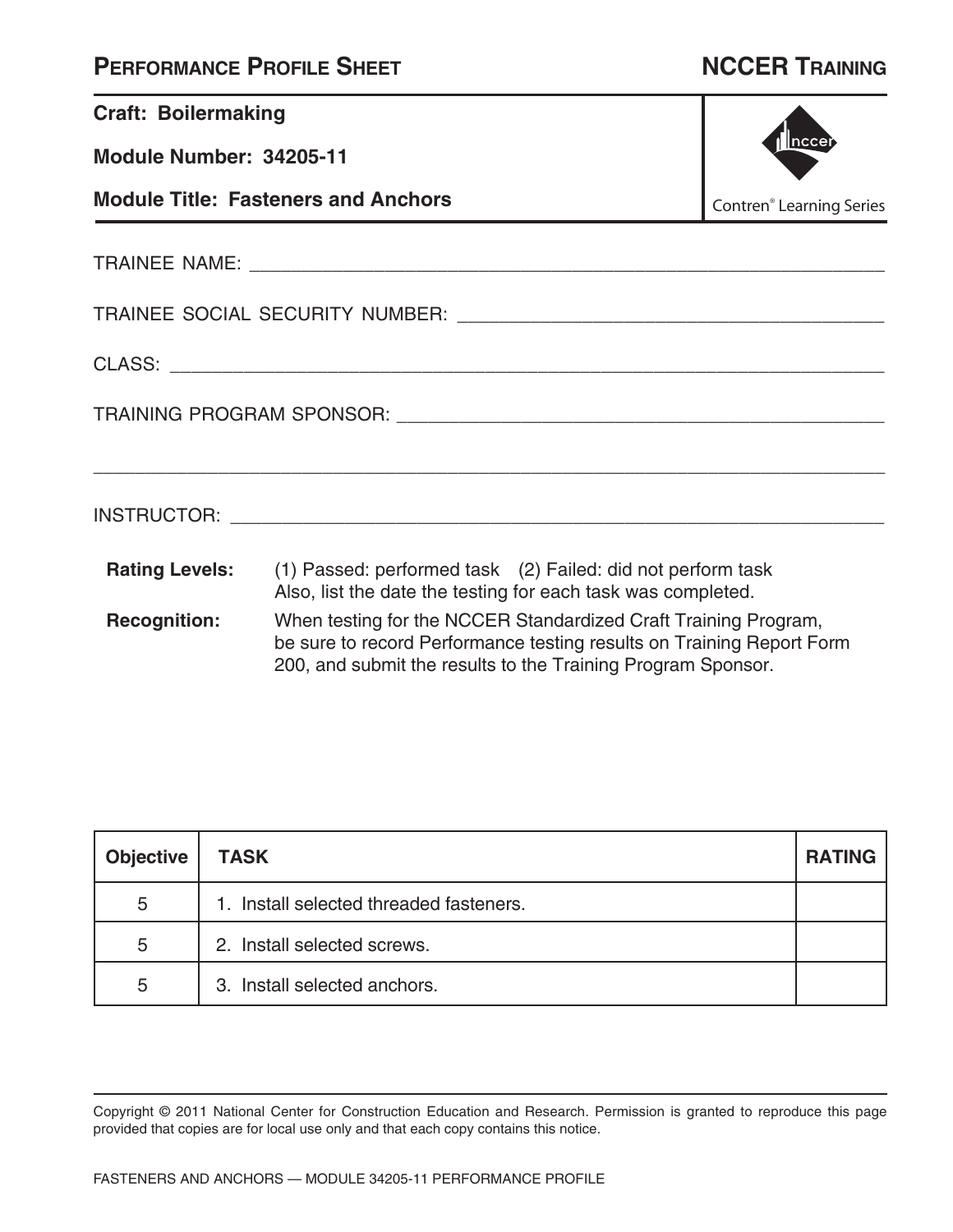| <b>Craft: Boilermaking</b>           |                                                                                                                                                                                                          |  |
|--------------------------------------|----------------------------------------------------------------------------------------------------------------------------------------------------------------------------------------------------------|--|
| Module Number: 34206-11              | Inccer                                                                                                                                                                                                   |  |
| <b>Module Title: Welding Symbols</b> | <b>Contren<sup>®</sup></b> Learning Series                                                                                                                                                               |  |
|                                      |                                                                                                                                                                                                          |  |
|                                      |                                                                                                                                                                                                          |  |
|                                      |                                                                                                                                                                                                          |  |
|                                      |                                                                                                                                                                                                          |  |
|                                      |                                                                                                                                                                                                          |  |
| <b>Rating Levels:</b>                | (1) Passed: performed task (2) Failed: did not perform task<br>Also, list the date the testing for each task was completed.                                                                              |  |
| <b>Recognition:</b>                  | When testing for the NCCER Standardized Craft Training Program,<br>be sure to record Performance testing results on Training Report Form<br>200, and submit the results to the Training Program Sponsor. |  |

| Objective   TASK |                                                                                       | <b>RATING</b> |
|------------------|---------------------------------------------------------------------------------------|---------------|
| 4                | 1. Identify and interpret welding symbols on a drawing provided by<br>the instructor. |               |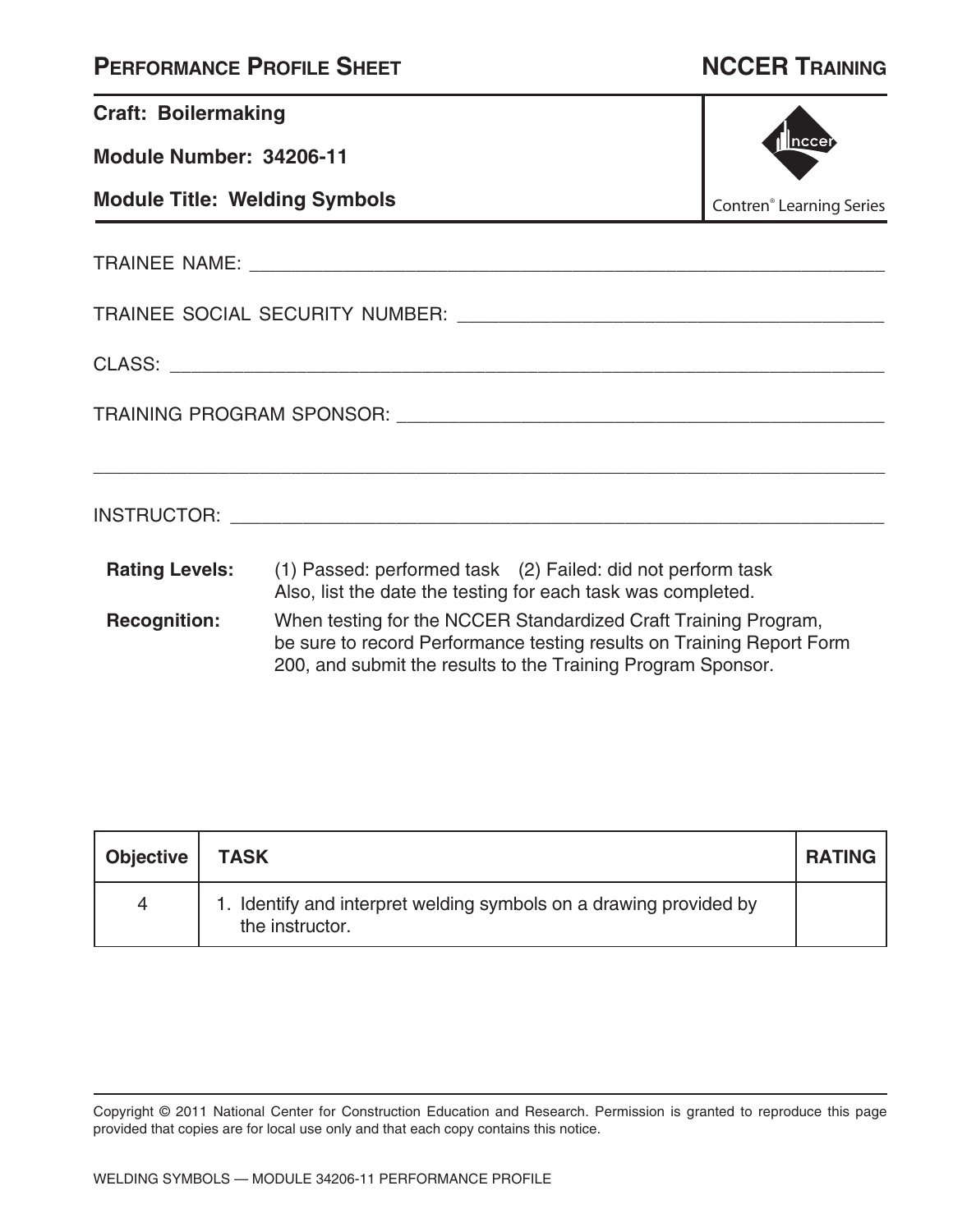| <b>Craft: Boilermaking</b>                        |                                                                                                                                                                                                          |  |
|---------------------------------------------------|----------------------------------------------------------------------------------------------------------------------------------------------------------------------------------------------------------|--|
| Module Number: 34207-11                           | Inccer                                                                                                                                                                                                   |  |
| <b>Module Title: Socket Weld Pipe Fabrication</b> | <b>Contren<sup>®</sup></b> Learning Series                                                                                                                                                               |  |
|                                                   |                                                                                                                                                                                                          |  |
|                                                   |                                                                                                                                                                                                          |  |
|                                                   |                                                                                                                                                                                                          |  |
|                                                   |                                                                                                                                                                                                          |  |
|                                                   |                                                                                                                                                                                                          |  |
| <b>Rating Levels:</b>                             | (1) Passed: performed task (2) Failed: did not perform task<br>Also, list the date the testing for each task was completed.                                                                              |  |
| <b>Recognition:</b>                               | When testing for the NCCER Standardized Craft Training Program,<br>be sure to record Performance testing results on Training Report Form<br>200, and submit the results to the Training Program Sponsor. |  |

| <b>Objective</b> | <b>TASK</b>                                                                         | <b>RATING</b> |
|------------------|-------------------------------------------------------------------------------------|---------------|
| 2                | 1. Identify various socket weld fittings.                                           |               |
| 3                | 2. Interpret a socket weld drawing.                                                 |               |
| $\overline{4}$   | 3. Calculate pipe lengths from line drawings using the center-to-<br>center method. |               |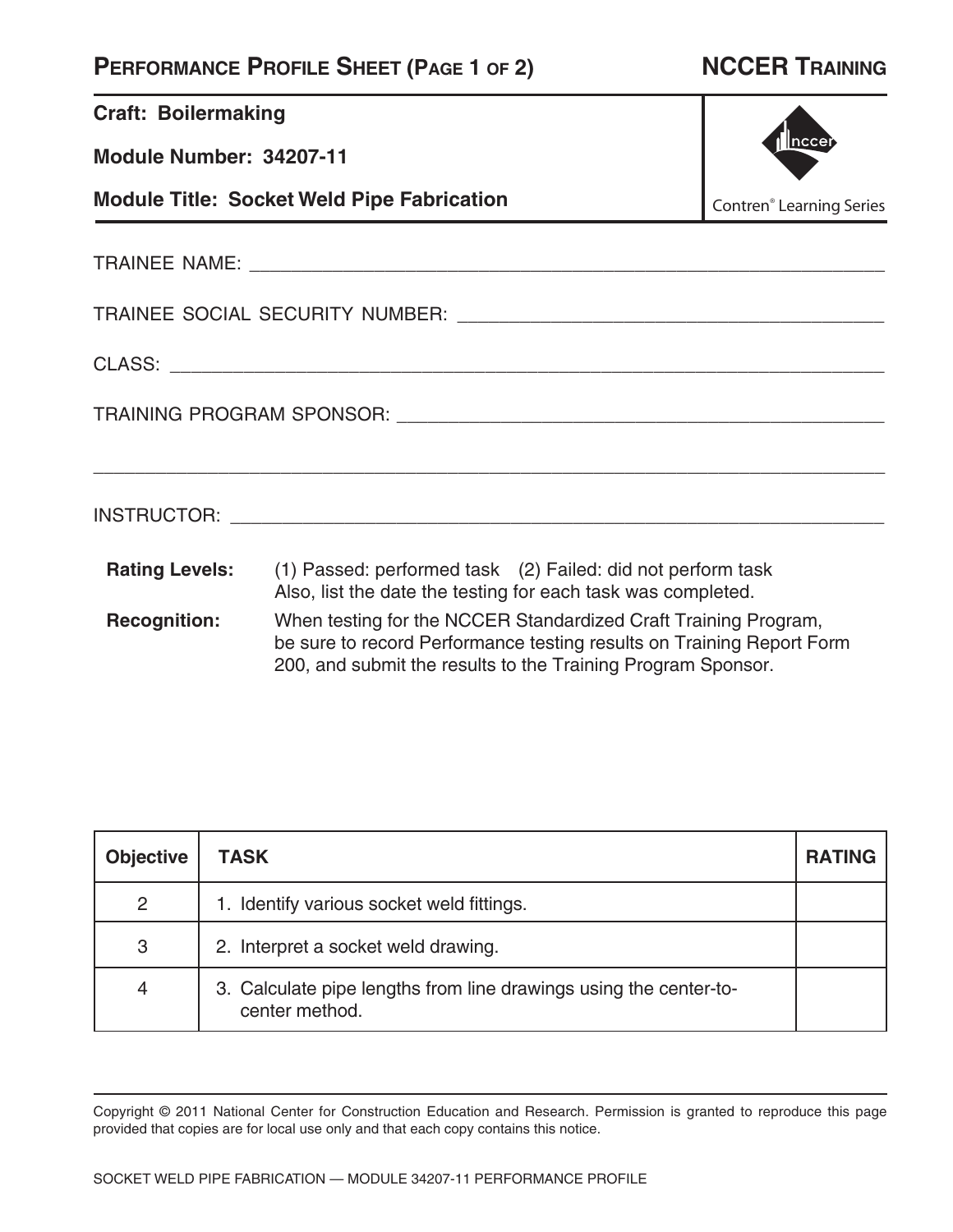**Craft: Boilermaking**

**Module Number: 34207-11**

**Module Title: Socket Weld Pipe Fabrication**



Contren® Learning Series

| <b>Objective</b> | <b>TASK</b>                                                                      | <b>RATING</b> |
|------------------|----------------------------------------------------------------------------------|---------------|
| $\overline{4}$   | 4. Calculate pipe lengths from line drawings using the center-to-face<br>method. |               |
| $\overline{4}$   | 5. Calculate pipe lengths from line drawings using the face-to-face<br>method.   |               |
| 5                | 6. Align a 90-degree elbow to the end of a pipe.                                 |               |
| 5                | 7. Square a pipe into a 90-degree elbow.                                         |               |
| 5                | 8. Align a flange to the end of a pipe.                                          |               |
| 5                | 9. Align a 45-degree elbow to the end of a pipe.                                 |               |
| 5                | Align pipes joined by a coupling or tee.<br>10.                                  |               |
| 5                | Install a socket weld valve.<br>11.                                              |               |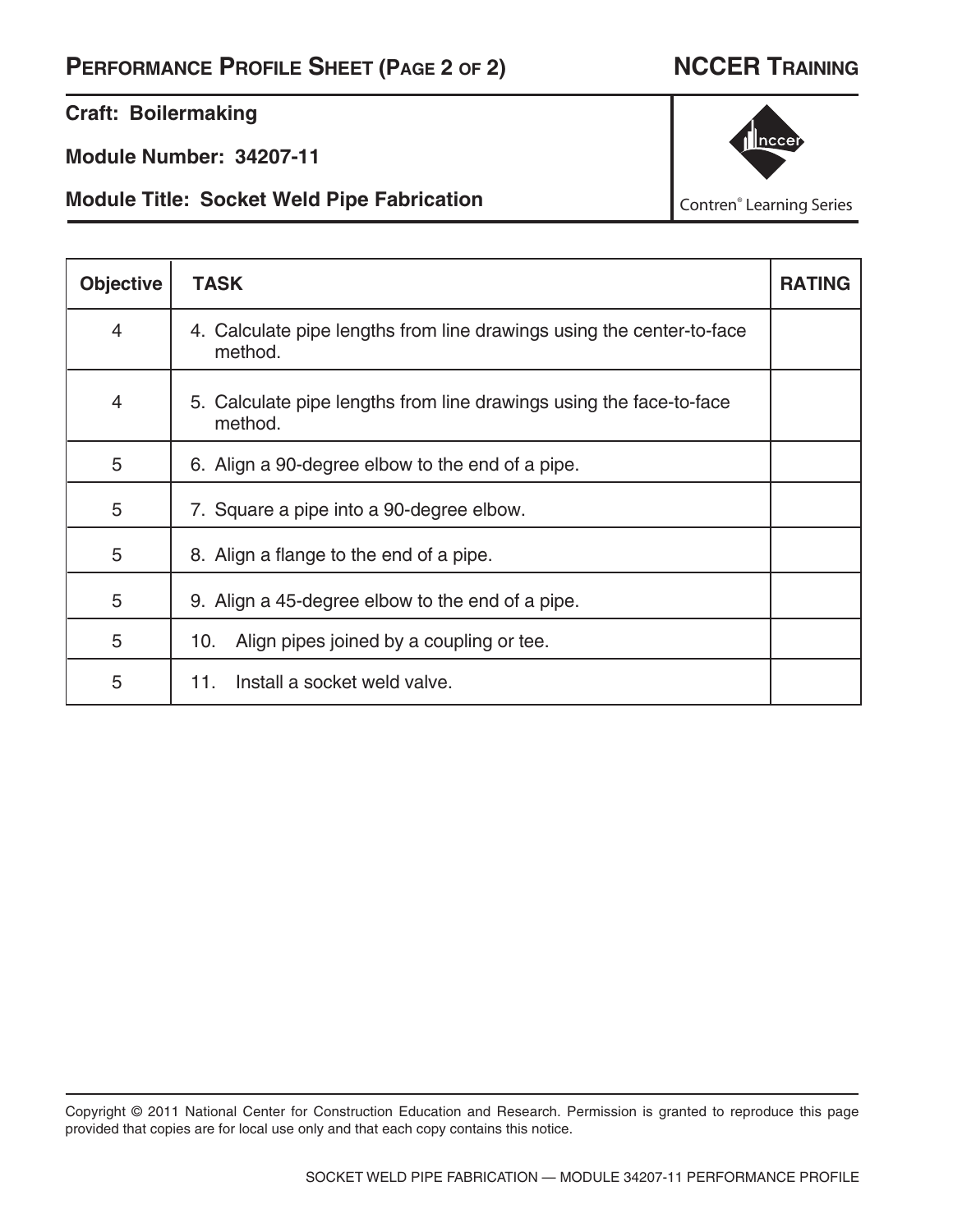| <b>Craft: Boilermaking</b>                                                                    |                                                                                                                                                                                                          |  |  |
|-----------------------------------------------------------------------------------------------|----------------------------------------------------------------------------------------------------------------------------------------------------------------------------------------------------------|--|--|
| Module Number: 34208-11                                                                       |                                                                                                                                                                                                          |  |  |
| <b>Module Title: Butt Weld Pipe Fabrication</b><br><b>Contren<sup>®</sup></b> Learning Series |                                                                                                                                                                                                          |  |  |
|                                                                                               |                                                                                                                                                                                                          |  |  |
|                                                                                               |                                                                                                                                                                                                          |  |  |
|                                                                                               |                                                                                                                                                                                                          |  |  |
|                                                                                               |                                                                                                                                                                                                          |  |  |
|                                                                                               |                                                                                                                                                                                                          |  |  |
| <b>Rating Levels:</b>                                                                         | (1) Passed: performed task (2) Failed: did not perform task<br>Also, list the date the testing for each task was completed.                                                                              |  |  |
| <b>Recognition:</b>                                                                           | When testing for the NCCER Standardized Craft Training Program,<br>be sure to record Performance testing results on Training Report Form<br>200, and submit the results to the Training Program Sponsor. |  |  |
|                                                                                               |                                                                                                                                                                                                          |  |  |

| <b>Objective</b> | <b>TASK</b>                                            | <b>RATING</b> |
|------------------|--------------------------------------------------------|---------------|
|                  | 1. Identify various butt weld fittings.                |               |
| $\overline{2}$   | 2. Interpret a butt weld drawing.                      |               |
| 3                | 3. Clean a beveled pipe end, using a portable grinder. |               |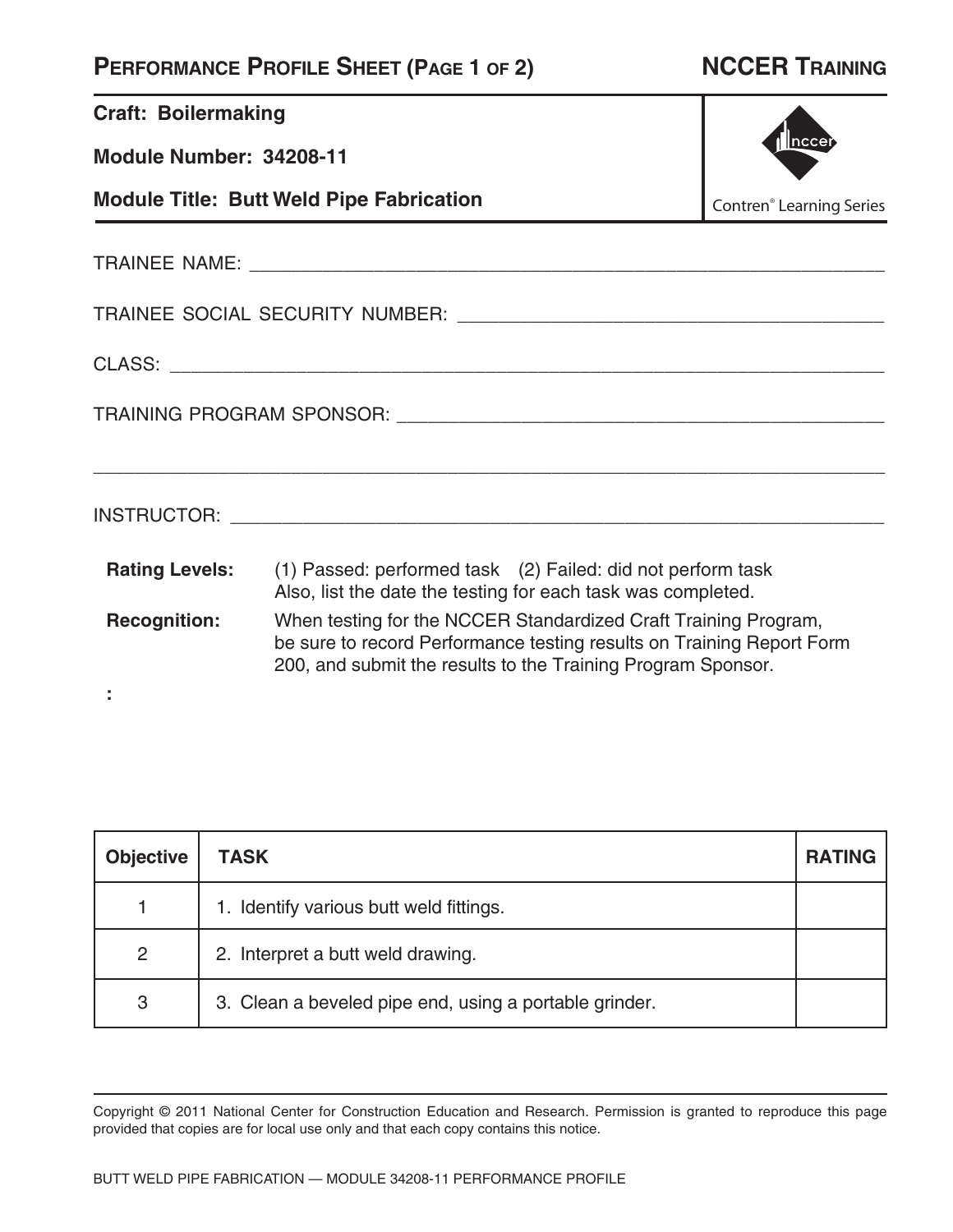### **Craft: Boilermaking**

**Module Number: 34208-11**

**Module Title: Butt Weld Pipe Fabrication**



Contren® Learning Series

| <b>Objective</b> | <b>TASK</b>                                                                          | <b>RATING</b> |
|------------------|--------------------------------------------------------------------------------------|---------------|
| 4                | 4. Calculate pipe lengths from line drawings, using the center-to-<br>center method. |               |
| $\overline{4}$   | 5. Calculate pipe lengths from line drawings, using the center-to-<br>face method.   |               |
| $\overline{4}$   | 6. Calculate pipe lengths from line drawings, using the face-to-face<br>method.      |               |
| 6                | 7. Align straight pipe.                                                              |               |
| 6                | 8. Align a pipe to a 45-degree elbow.                                                |               |
| 6                | 9. Align a pipe to a 90-degree elbow.                                                |               |
| 6                | Square a pipe into a 90-degree elbow.<br>10.                                         |               |
| 6                | Align a pipe to a flange.<br>11.                                                     |               |
| 6                | Align a pipe to a tee.<br>12.                                                        |               |
| 6                | Install a butt weld valve.<br>13.                                                    |               |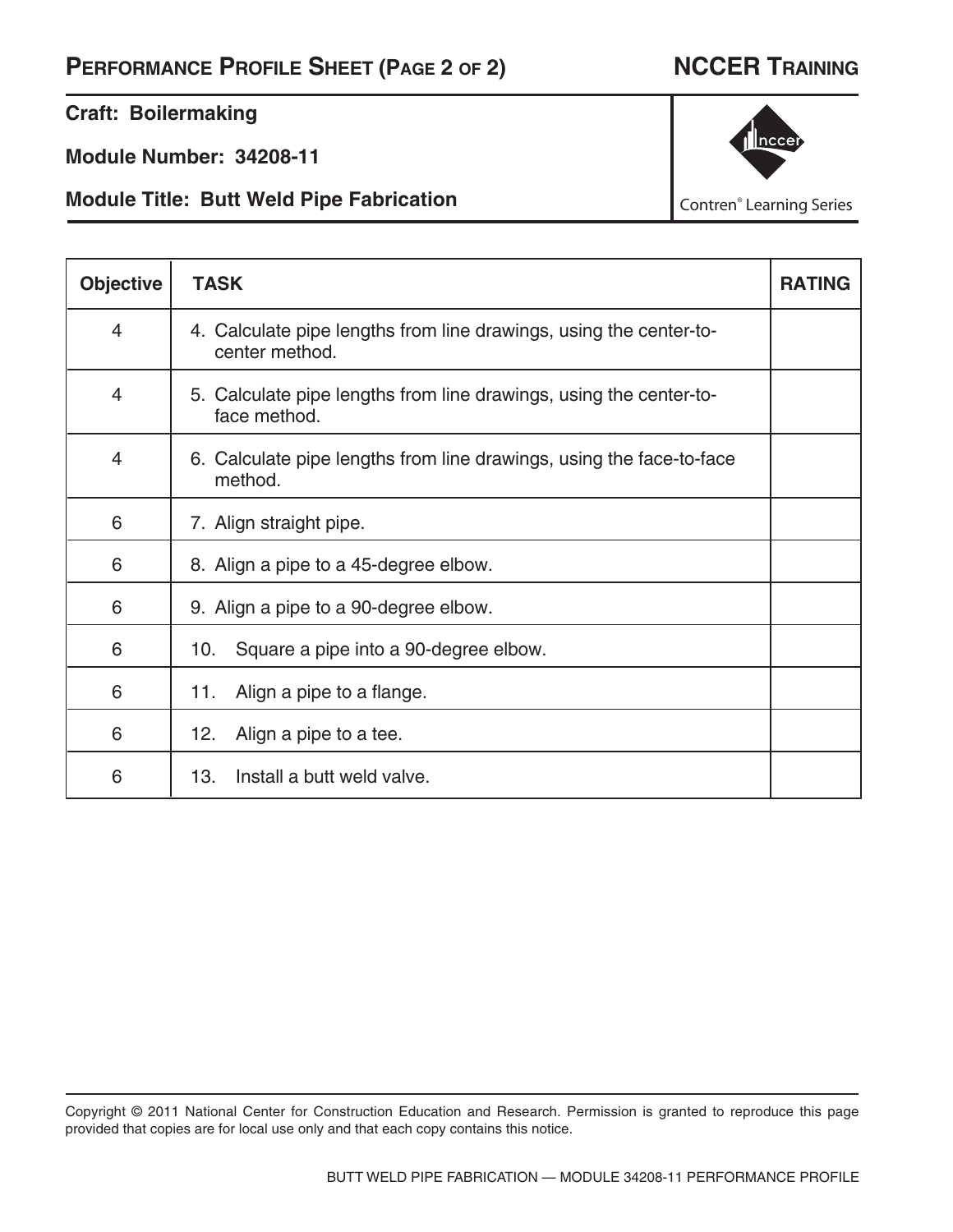.

| <b>Craft: Boilermaking</b> |                                                                                                                                                                                                          |  |  |  |  |
|----------------------------|----------------------------------------------------------------------------------------------------------------------------------------------------------------------------------------------------------|--|--|--|--|
| Module Number: 34209-11    | ncce                                                                                                                                                                                                     |  |  |  |  |
|                            | <b>Module Title: Tube Weld Preparation and Fitting</b><br><b>Contren<sup>®</sup></b> Learning Series                                                                                                     |  |  |  |  |
|                            |                                                                                                                                                                                                          |  |  |  |  |
|                            |                                                                                                                                                                                                          |  |  |  |  |
|                            |                                                                                                                                                                                                          |  |  |  |  |
|                            |                                                                                                                                                                                                          |  |  |  |  |
|                            |                                                                                                                                                                                                          |  |  |  |  |
| <b>Rating Levels:</b>      | (1) Passed: performed task (2) Failed: did not perform task<br>Also, list the date the testing for each task was completed.                                                                              |  |  |  |  |
| <b>Recognition:</b>        | When testing for the NCCER Standardized Craft Training Program,<br>be sure to record Performance testing results on Training Report Form<br>200, and submit the results to the Training Program Sponsor. |  |  |  |  |

| <b>Objective</b> | TASK                                                       | <b>RATING</b> |
|------------------|------------------------------------------------------------|---------------|
| 2                | 1. Identify the proper techniques for gaining tube access. |               |
| 3                | 2. Remove a tube and prepare a panel for tube replacement. |               |
| 3                | 3. Cut, prepare, and fit tube into panel for welding.      |               |